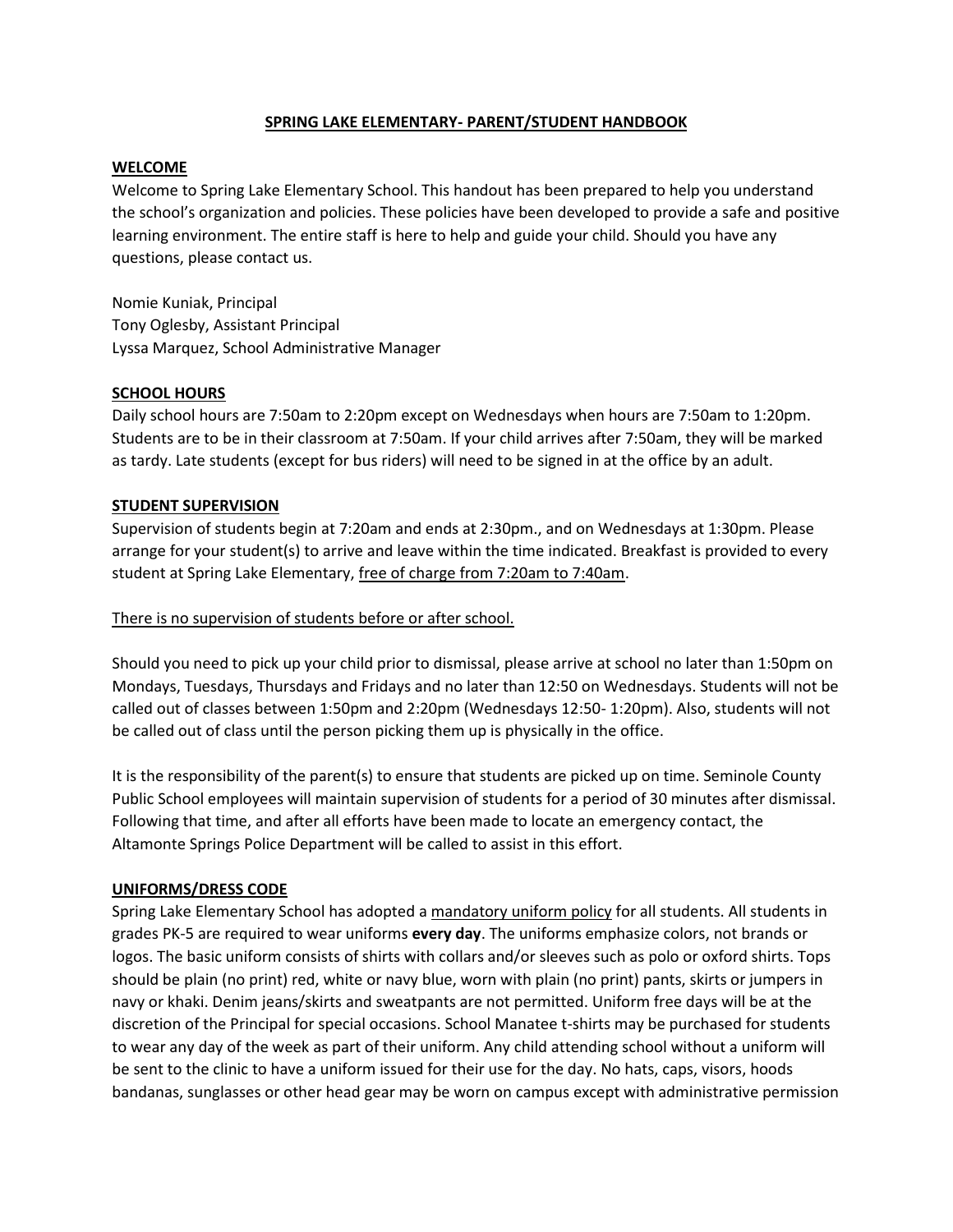(I.e. medical necessity, religion and school related events.) Closed toe shoes should be worn every day and athletic shoes should be worn during PE classes.

## **SCHOOL PHONE NUMBERS**

Spring Lake Elementary School's telephone system provides a voicemail in every classroom. Numbers and communication procedures will be provided to you via the grade level newsletter.

| Front office | (407) 746-1650   | Guidance | (407) 746- 1649 |
|--------------|------------------|----------|-----------------|
| Cafeteria    | $(407)$ 746-1652 | Kid Zone | (407) 746-1660  |

# **TRANSPORTATION**

If you need to change your child's transportation, you must send a note to your child's teacher AND notify the front office. When you call to make a transportation change, you must be prepared to give the office staff your security code. This is the code you write on the Security Card at the beginning of each school year. We will not change transportation over the phone if you do not have the correct security code. This is to ensure the safety of all our students. If you do not notify both the teacher and the front office, then your child will be sent home the way he/she normally goes home. If there is a last minute emergency, please call the front office at 407-746-1650.

Bus: A child is only allowed to ride the bus that he/she is assigned. County discipline policies must be followed while students are on SCPS bus.

Car: A designated car tag must be displayed in the front window of each car that picks up children. Adults will be on the car ramp both in the morning and afternoon. The Parking lot is not a pedestrian area. Children should enter and exit the car/van on the curb side only. Please stay in your car and follow the established procedures so that the safety of your child(ren) is not compromised. The Colgate/Wethersfield back gate entrance is not a designated drop off or pick up area for car riders. The back gate area is only for walkers and bike riders.

Bike Riders: Bicycles are to be walked at all times when on school grounds. Bicycles should be locked at the bicycles racks while students are in class. Head helmets should also be worn under Florida Law. Bicycles, skateboards, rollers blades/skates and scooters are not permitted on school sidewalks at any times.

Emergency Pickup: All emergency and other dismissals must be done through the front office.

Daycare Rider: Daycare riders are picked up and dropped off on the bus ramp.

Walkers: There are two designated areas for students that walk to and from school. The Orange Avenue front gate and Colgate/Wethersfield back gate areas may be used for walking students. Students are to cross the street only at the crosswalk areas.

Extended Day Care (Kid Zone): Kid Zone is on the Spring Lake Elementary Campus. For more information, call 407-746-1660.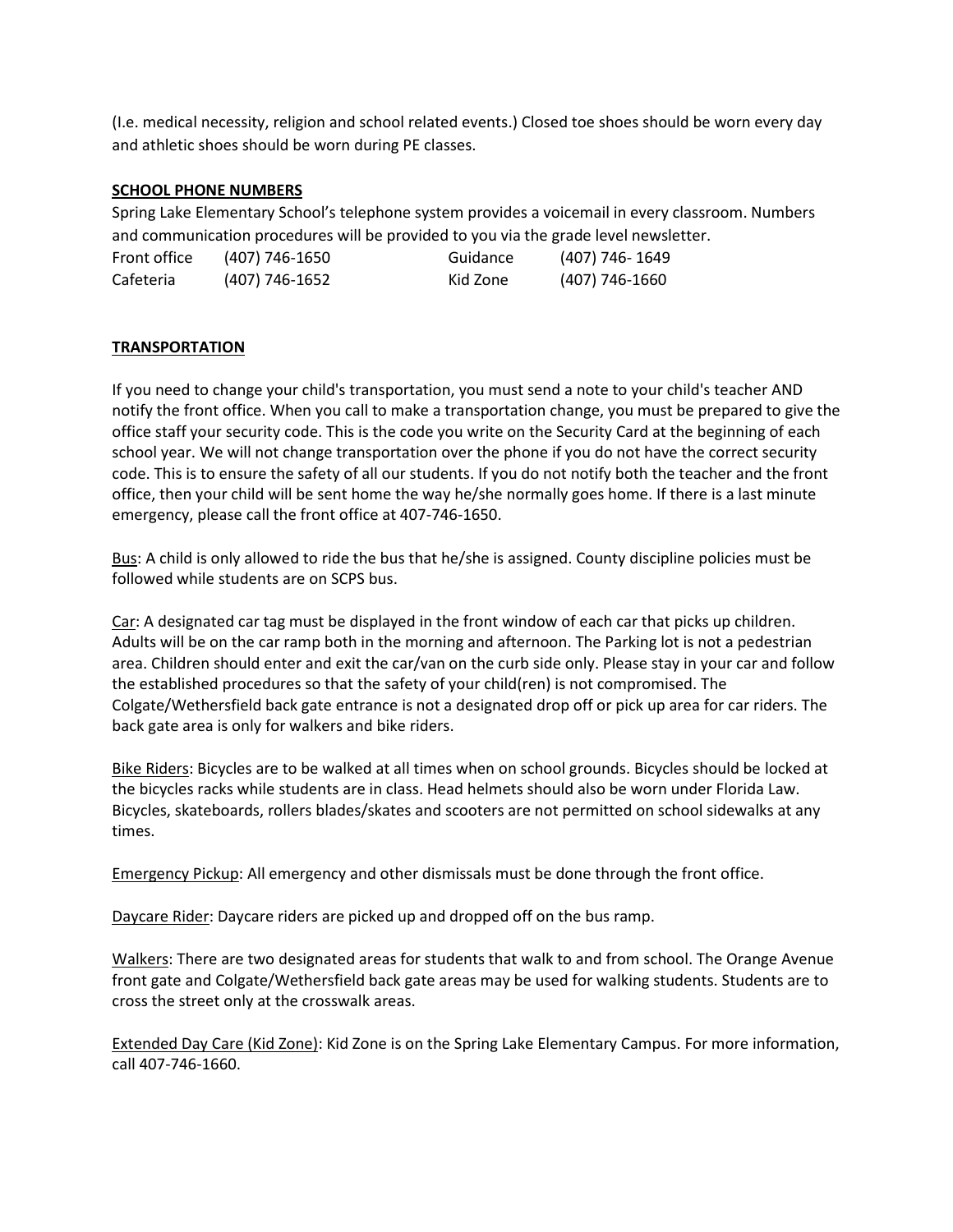#### **GUARDING INSTRUCTIONAL TIME/MAINTAINING AN ACADEMIC ENVIROMENT:** Spring Lake Elementary has established a "Do Not Disturb" policy to reduce the number of classroom interruptions.

Therefore, classrooms will not be called to report a parent has dropped off items for a student or deliver messages to the students during academic instructional time. Messages will be delivered to teacher's mailboxes and will be picked up at the teacher's earliest convenience. Your understanding and cooperation in this policy is greatly appreciated.

## **PARENT CONFERENCES**

Parent- teacher conferences are encouraged. Call to make an appointment with the teacher. Leave a voice message and your child's teacher will return the call as soon as possible. Remember, teachers are in class most of the day and are not able to conference with you if you just drop in. Parents should sign in at the front office before the conference and wear a name tag while on campus.

## **SCHOOL-PARENT COMMUNICATION**

Student planners are required by Spring Lake Elementary to establish parent-school communication. A planner has been provided for every Seminole County student this year. Children are required to bring the planner to school every day. Parents may monitor their child's grades by registering to FAMILY ACCESS. Parent identification should be brought to the front office to gain access to the network FAMILY ACCESS.

## **VISITORS**

All persons entering campus should report to the school office to sign in and receive a visitor's pass. **A driver's license or state identification card is required in order to complete the sign in process**. Lunch visitors- Parents wishing to eat with their child must sign in at the front office, and eat in the designated outside picnic table areas. Parents may not bring siblings or invite other students to eat outside with them. Parents are welcome to eat lunch with their child(ren) after LABOR DAY. A 24 hour advance notice is required if you would like to observe in your child's classroom. Arrangements are made through your child's teacher.

### **CAFETERIA**

**Breakfast is provided to all students at Spring Lake Elementary free of charge every day from7:20 am-7:40 am.** Students may buy lunch at a cost of \$2.50 per child each day or bring their own lunch. Milk and other drinks may be purchased separately. Parents/guardians may set up a pre-paid lunch account for

their child by using cash, checks or credit cards. Students may not bring glass containers to school. For more information please contact Seminole County Food Services at 407-746-1652.

Application for FREE/REDUCED lunch are available online on the SCPS website. After completing and submitting the application, the county office will notify you if your child(ren) is eligible. A new application must be completed each year to establish eligibility.

Lunchroom behavior will be closely monitored for safety reasons. Students who violate the accepted standards of behavior while in the cafeteria will be subject to appropriate discipline.

# **CLINIC**

The clinic is staffed with a clinic assistant (not a nurse) to assist your child during the day. It is imperative that a complete and current emergency contact card be on file in the clinic for every student. Please do not send your child to school ill. A child with a fever or throwing up will not be permitted to remain in school.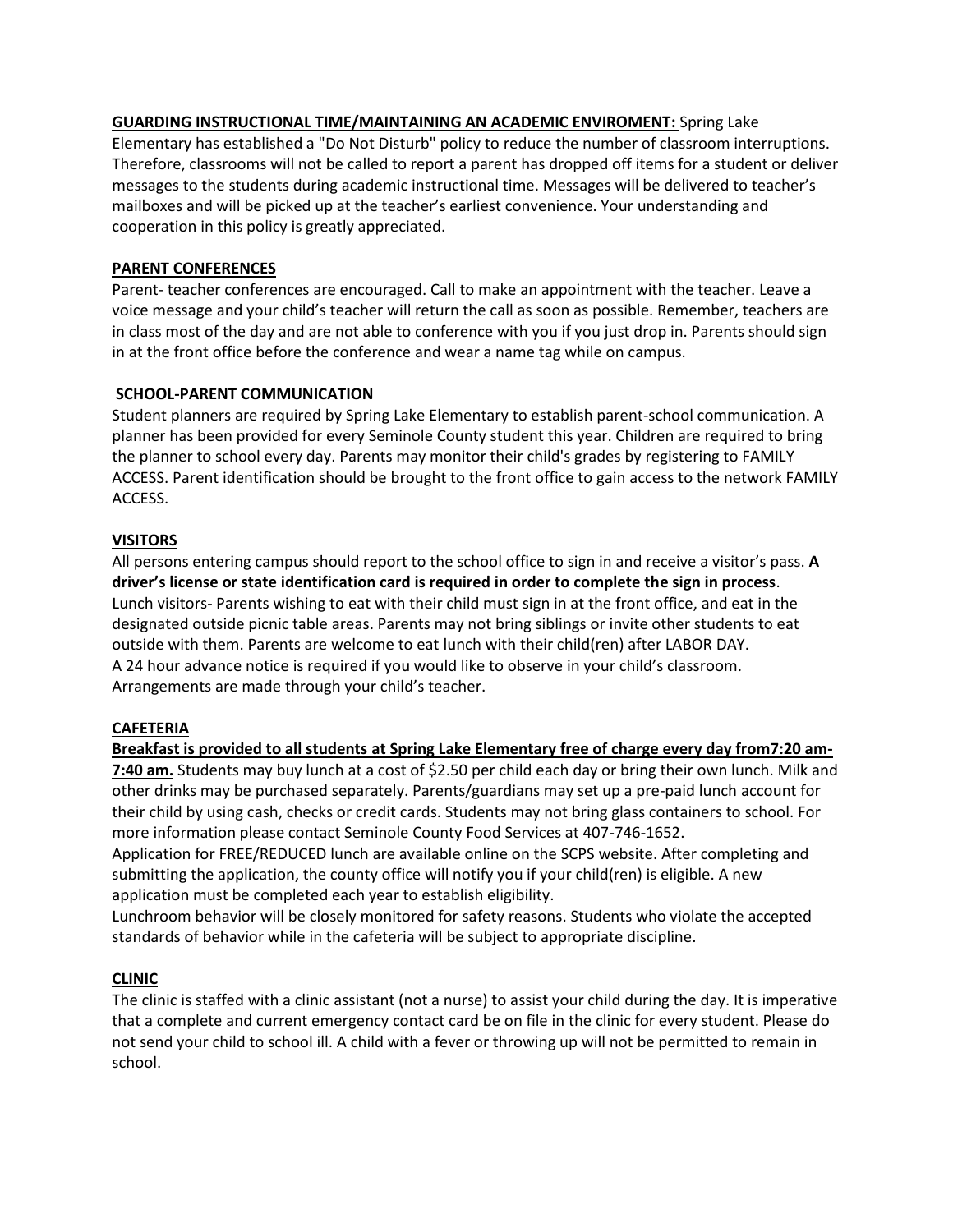### **MEDICATIONS**

Any form of medication taken at school must be dispensed, by law through the clinic (even over-thecounter medications such as aspirin, Chap Stick, Lozenges, cough drops, etc.) A designated Authorization for Medication form must be completed by parent or legal guardian and signed by your child's physician prior to administration of any medications to a student. These authorizations for medications must be renewed each year. Medication must be signed in by the parent/guardian. Children may not transport medication.

All prescription medications to be administered in school must be in the original container labeled with the following information:

- a. Student name
- b. Name of drug
- c. Directions concerning dosage
- d. Time of day to be taken
- e. Physician's name
- f. Pharmacy name, address and telephone number
- g. Date and number of prescription

# **WATER BOTTLES**

It is recommended that students have available water by bringing their own personal water bottle with their name on it to school.

## **STUDENT INSURANCE**

School insurance is available to all students. A packet will be available for each student on the first week of school. Purchase of this program is optional, but strongly recommended.

### **GUIDANCE**

The guidance program is an organized plan to promote optimal development of children in areas of personal and academic progress. The purpose of the Guidance Program is to help each individual student achieve his/her highest growth mentally, emotionally and socially.

Behavior: Spring Lake Elementary emphasizes a tiered, problem solving approach to dealing with behavior. Positive Behavior Support (PBS) has been adopted to set expectations and rules for behaviors school-wide. The following expectations which are the foundation of our school wide behavior management plan under the MTSS (Multi-Tiered Support System) model should be followed at all times: Our Four B's are:

- \* Be Safe
- \* Be Respectful
- \* Be Honest and Responsible
- \* Be an Active Participant

# **GUM, CANDY, TOYS AND ELECTRONICS**

Gum chewing is not allowed on school grounds. Toys, electronic equipment (iPads, iPods, recorders, calculators) and other such articles may be brought to school only upon request or permission of the teacher. Items brought to school for after school daycare or other activities must remain in the student's backpack throughout the day. The school will not be responsible for the security of these items.

### **CELL PHONE**

Cell phones are to be turned off and kept in the student's backpack at all times during the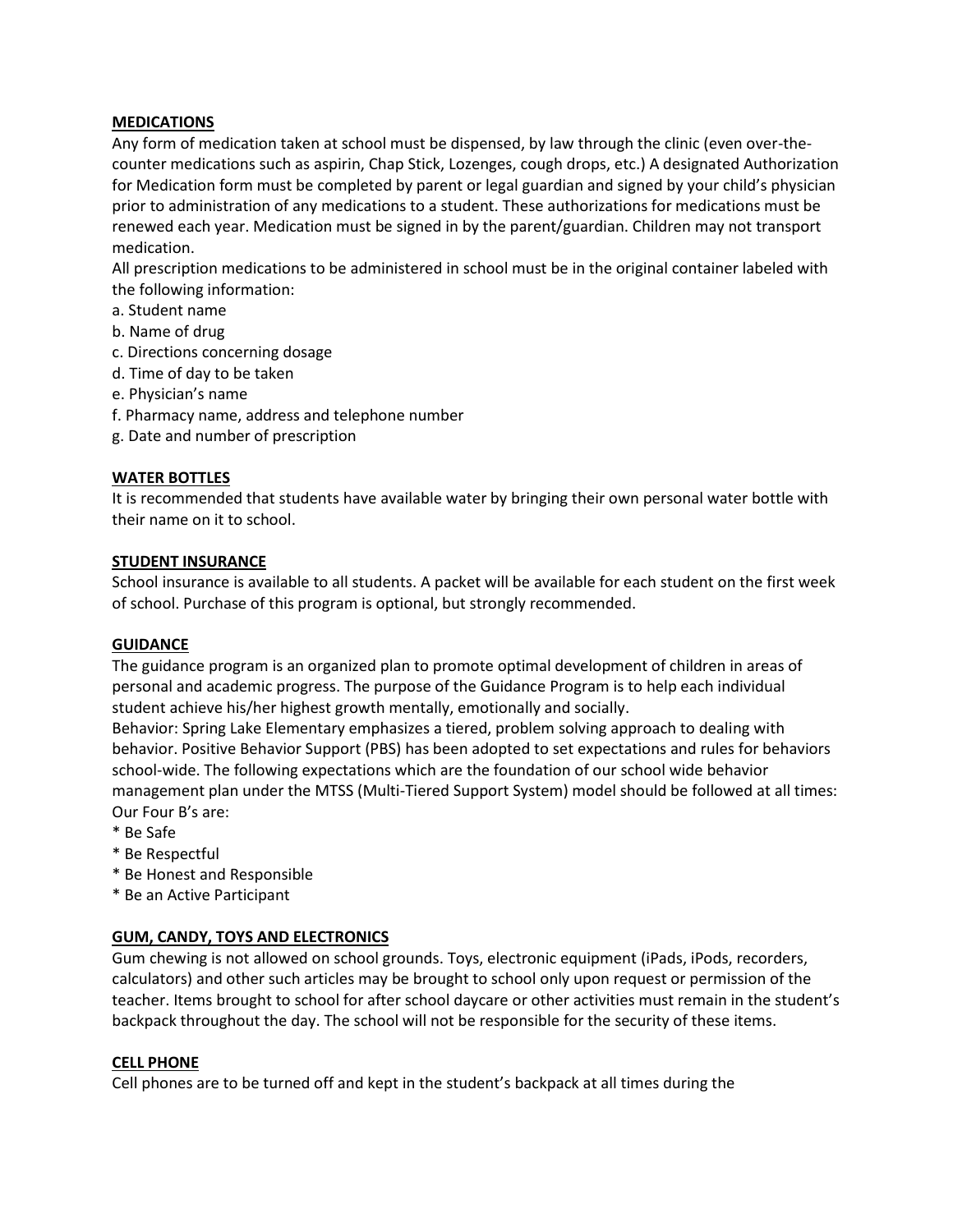day. Cell phones are not to be used by the student during the day to receive or send text messages, phone calls or images.

#### **EMERGENCY CONTACTS**

We must have at least three current phone numbers for each student including emergency contacts. It is the parent's responsibility to inform the front office and his/her child(ren)'s teacher of changes in address and phone numbers throughout the school year.

### **DIVIDENDS (Volunteer Program)**

Spring Lake's volunteer program is conducted through the county-wide Dividends Program. Dividends provide additional learning experiences for students, under the supervision of a teacher. All Dividends must complete an application online each year and the application must then be approved through the district Dividends program. Only Dividend approved volunteers will be permitted to work with children on our campus or participate in student activities such as field trips. A Dividend (Volunteer) application may be completed online by visiting the Seminole County Public School website at www.scps.k12.fl.us an selecting the "Community Involvement" section

### **PTA (Parent Teacher Association)**

The Parent Teacher Association (PTA) functions as a means for communication between home and school, sponsors educational programs related to school, and organizes fundraising so supplies and supplemental materials may be purchased for the school. The PTA is always looking for volunteers to serve on their committees and assist with school activities. You are encouraged to get involved. It will give you an opportunity to make new friends and learn about Spring Lake Elementary School.

### **SAC COMMITTEE (SCHOOL ADVISORY COUNCIL)**

The SAC Committee is composed of parents, teachers, non-instructional staff members as well as school administration and business partners. The council meets monthly during the school year and is involved in all aspects of the school as well as the writing of the School Improvement Plan. SAC acts in an advisory capacity to the principal. Concerns, suggestion and accolades will be accepted for discussion at regular meetings provided they are on the written agendas.

### **ACCEPTABLE USE POLICY/PHOTOGRAPHY POLICY**

All students in Seminole County Public Schools have access to the district network for electronic information and the internet. Student access to and use of electronic networks will be under teacher/classroom assistant direction and will be monitored as any other classroom activity. All students will have their photography taken for the yearbook and during school events and activities. In the case you DO NOT wish your child to have access to the internet and/or be photographed, a written notice must be on file at the school and submitted each school year by the parent/guardian. The forms may be obtained from the school website at: www.springlake.scps.k12.fl.us under the Acceptable Use Policy, or by contacting the front office.

### **REPORTING PUPIL PROGRESS**

An individual student report card is sent home at the end of each grading period and a progress report is sent home in the middle of each grading period.

K-1 Report Card: Kindergarten and grade 1 children will receive an "S" indicating satisfactory progress, or an "N" indicating the need for improvement.

Grade 2-5 Report Card: Grades 2-5 children will receive "A", "B", "C", "D", OR "F" marks in all academic areas. The values are as follows for each grade: